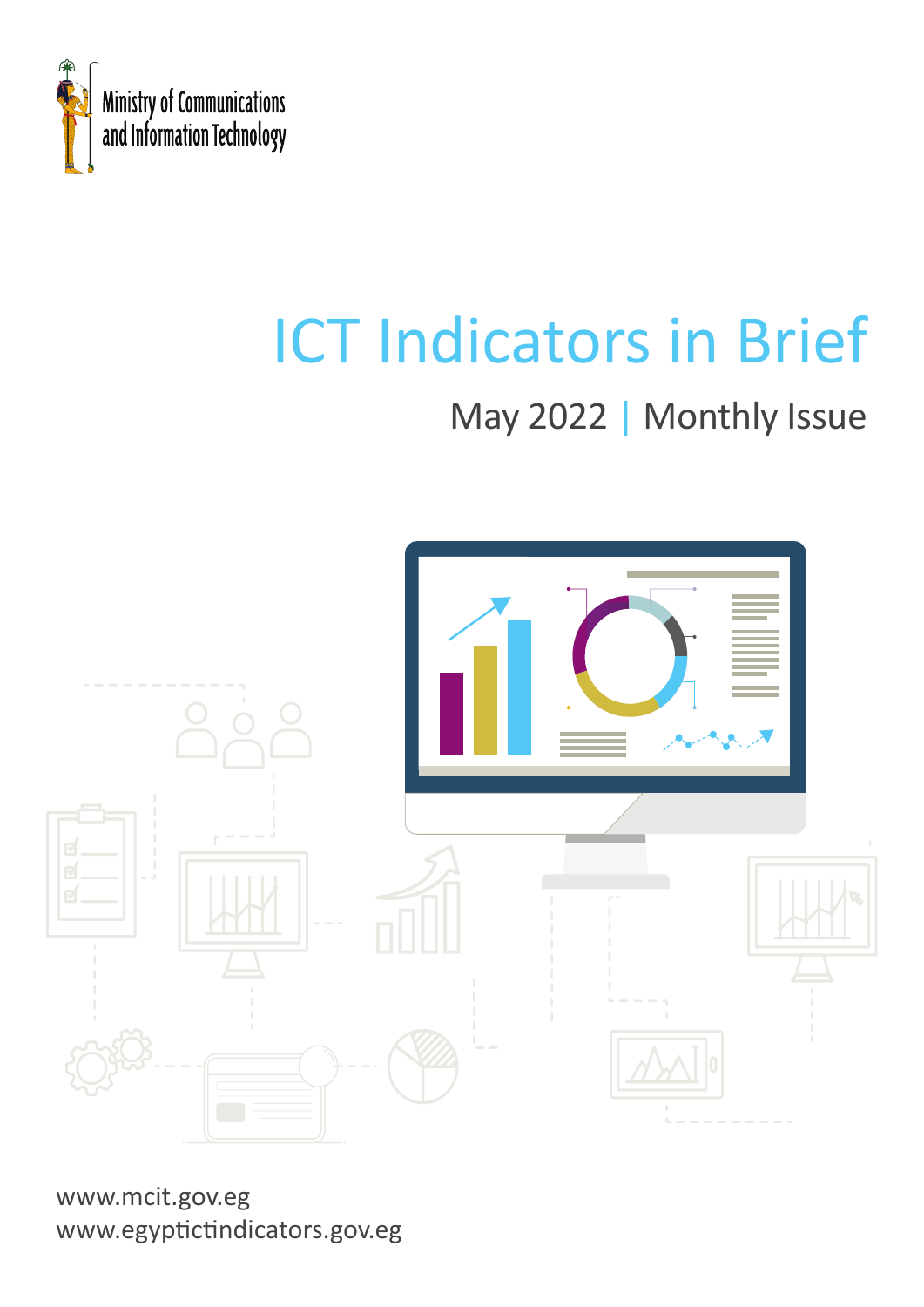Mobile Phones



\* The decrease in mobile subscriptions and penetration is attributed to following the ITU methodology of publishing the active instead of registered lines subscriptions.

**Source:** Ministry of Communications and Information Technology – NTRA

#### Internet **Million** Subscription 56.82 64.58 64.57 -0.02 13.64 Million 4.20 2.19 2.13 -2.59 -49.22 **Subscription** Mobile Internet Users USB Modem Subscription Unit April 2021 April 2022 Monthly Change Rate % Annual Change Rate % March 2022 Unit 2019/2020 **Source:** Ministry of Communications and Information Technology – NTRA

Internet Penetration % 57.3

According the results of "ICT Access and Use by Households and Individuals Survey for 2019/2020"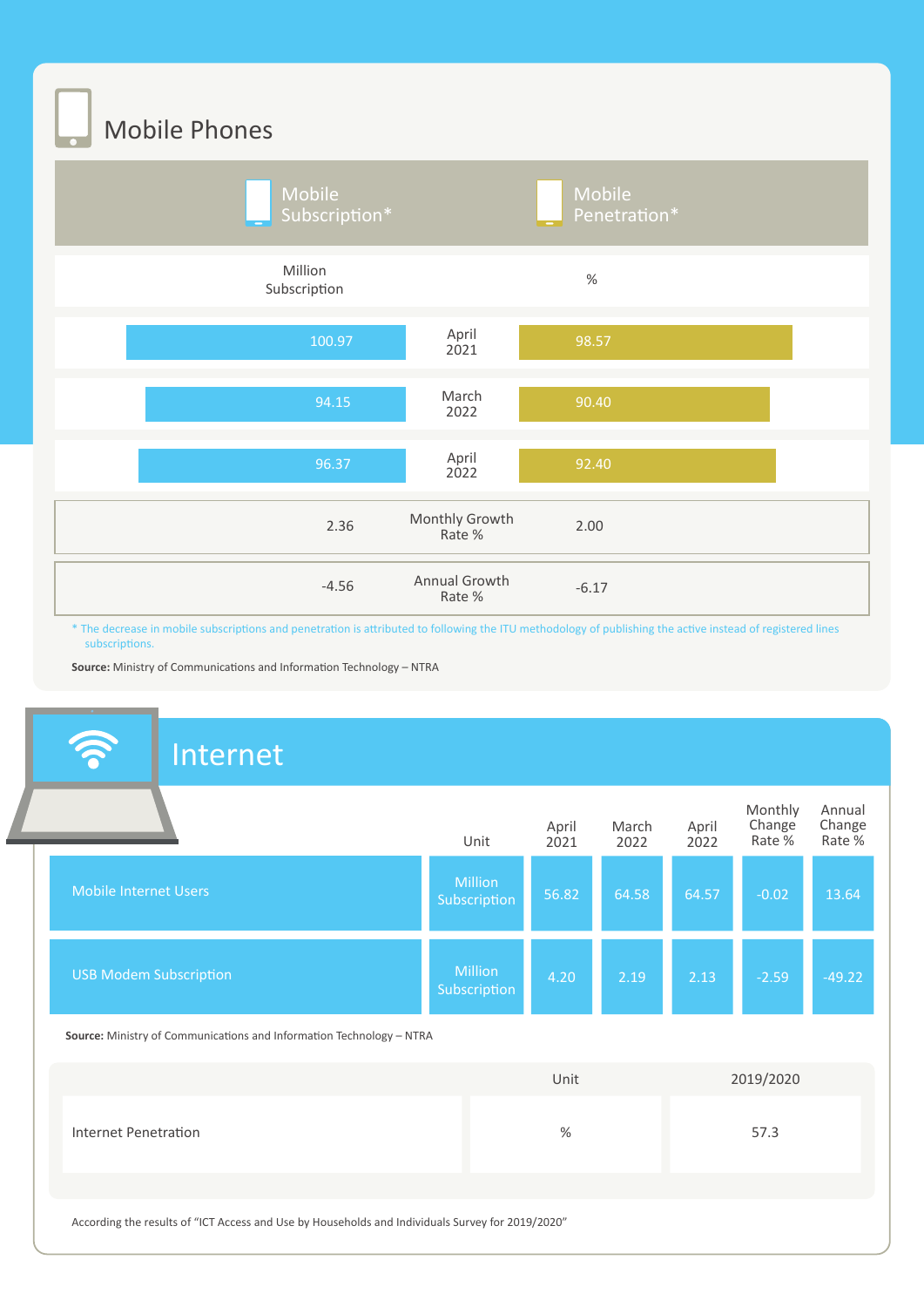| <b>ADSL and Mobile Internet Users</b> |                             |                                                                           |  |  |  |
|---------------------------------------|-----------------------------|---------------------------------------------------------------------------|--|--|--|
|                                       | ADSL<br>Subscription        | Proportion of Mobile<br>Internet Users of Total<br>Subscription<br>Mobile |  |  |  |
| Unit                                  | <b>Million Subscription</b> | $\%$                                                                      |  |  |  |
| April 2021                            | 9.33                        | 56.27                                                                     |  |  |  |
| <b>March 2022</b>                     | 10.34                       | 68.60                                                                     |  |  |  |
| April 2022                            | 10.38                       | 67.00                                                                     |  |  |  |
| Monthly Change Rate %                 | 0.39                        | $-1.60$                                                                   |  |  |  |
| Annual Change Rate %                  | 11.23                       | 10.73                                                                     |  |  |  |

ADSL Subscriptions Regional Distribution



Sinai, Red Sea and Suez Canal Cities 6%

**Source:** Ministry of Communications and Information Technology – Telecom Egypt – NTRA

| <b>Fixed Telephone</b>                                                                                 | Unit                    | April<br>2021 | March<br>2022 | April<br>2022 | Monthly<br>Change<br>Rate % | Annual<br>Change<br>Rate % |
|--------------------------------------------------------------------------------------------------------|-------------------------|---------------|---------------|---------------|-----------------------------|----------------------------|
| Local Exchange Capacity                                                                                | <b>Million Lines</b>    | 25.00         | 22.94         | 22.53         | $-1.79$                     | $-9.86$                    |
| Fixed Lines Subscription                                                                               | Million<br>Subscription | 10.68         | 11.17         | 11.54         | 3.30                        | 8.09                       |
| <b>Fixed Lines Penetration</b>                                                                         | $\%$                    | 7.78          | 10.73         | 11.07         | 3.17                        | 3.29                       |
| Number of Local Exchanges                                                                              | Exchange                | 1511          | 1532          | 1532          | 0.00                        | 1.39                       |
| Number of Local Exchanges in Rural Areas                                                               | Exchange                | 1052          | 1072          | 1072          | 0.00                        | 1.90                       |
| Fixed Lines by Type of Subscription<br>Government Subscription 2%<br><b>Commercial Subscription 8%</b> |                         |               |               |               |                             |                            |
|                                                                                                        |                         |               |               |               |                             |                            |

Residential Subscription 90%

**Source:** Ministry of Communications and Information Technology – Telecom Egypt

### Number of Newly Established ICT Companies and Issued Capital

|                                                                                         | Unit        | Activity                      | April<br>2021 | March<br>2022  | April<br>2022  |
|-----------------------------------------------------------------------------------------|-------------|-------------------------------|---------------|----------------|----------------|
| <b>Issued Capital of Newly</b><br><b>Established ICT Companies</b><br>during each Month | Million EGP | Communications                | 5.46          | 0.22           | 3.05           |
|                                                                                         |             | <b>Information Technology</b> | 59.33         | 176.19         | 27.96          |
|                                                                                         |             | <b>IT Enabled Services</b>    | 5.47          | 10.03          | 137.26         |
| Total                                                                                   |             |                               | 70.25         | 186.44         | 168.27         |
| Number of Newly Established<br>ICT Companies during each<br><b>Month</b>                | Companies   | Communications                | 5             | $\overline{4}$ | $\overline{4}$ |
|                                                                                         |             | <b>Information Technology</b> | 79            | 145            | 91             |
|                                                                                         |             | <b>IT Enabled Services</b>    | 37            | 65             | 52             |
| Total                                                                                   |             |                               | 121           | 214            | 147            |

**Source:** Ministry of Investment – General Authority for Free Zones and Investment